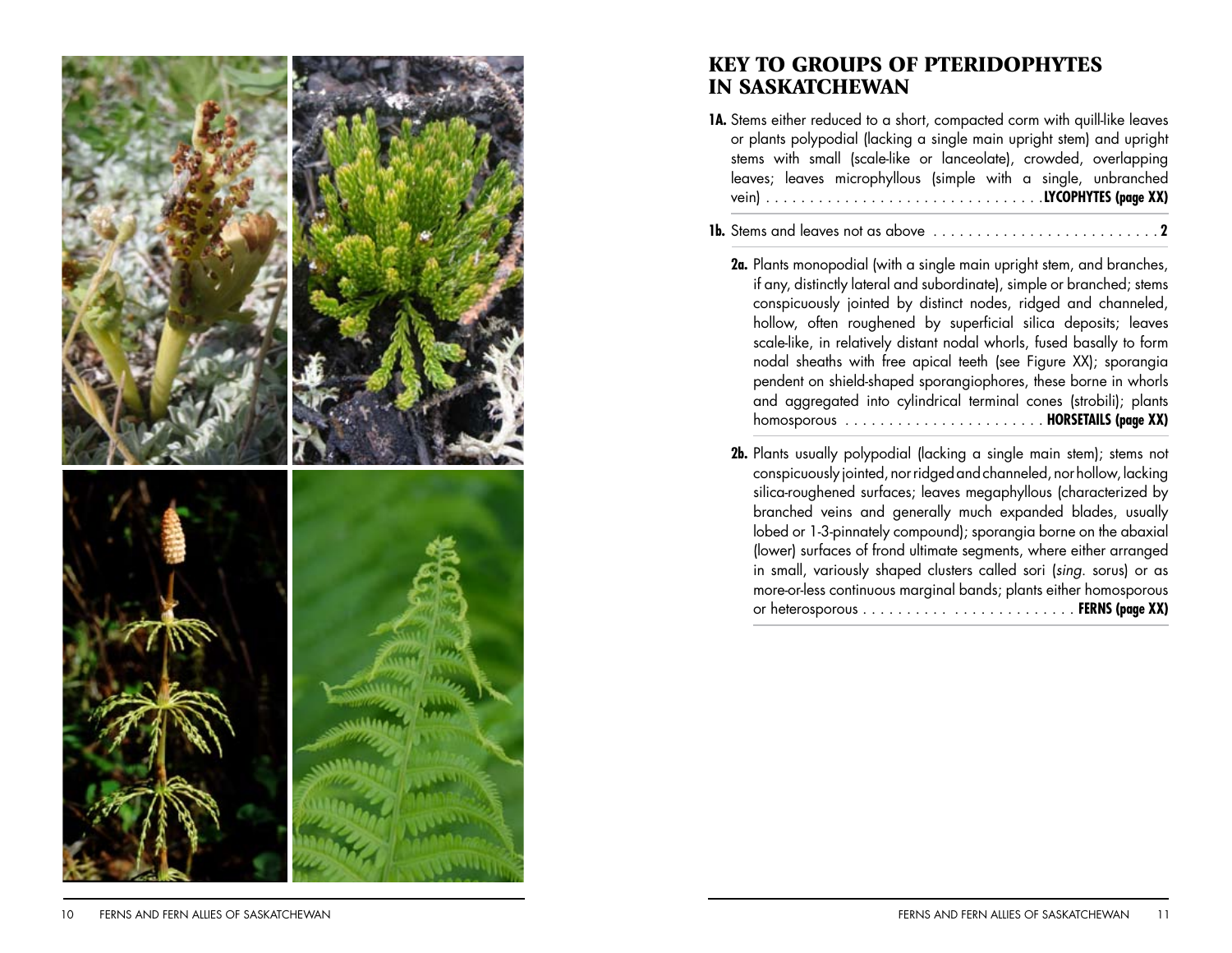[*L. obscurum* auct. non L.; *L. o.* var. *dendroideum* (Michx.) Eat.]

## PRICKLY TREE CLUB-MOSS **[PRICKLY TREE GROUND-PINE]**

Spreading branches, leaved on all sides like spruce boughs, earn this species the common names ground-pine and tree club-moss, as well as the species' epithet *dendroideum*, which means "tree-like." The only other Saskatchewan Lycophyte with a tree-like form is *Diphasiastrum complanatum* whose flattened branches and more open growth form resemble cedar trees, for which it is named "ground-cedar."

Q**Horizontal stem:** subterranean. Q**Upright shoots:** extensively branched and rebranched, tree-like in form, prickly to the touch below the branches; branches round in cross-section. Q **Leaves:** all similar, pale green, those on the main stem below the branches spreading and prickly to the touch and those on the sterile lateral branches, spreading to ascending, 6-ranked with 2 leaves on the upperside of the branchlet, one on either side and 2 on the underside. **Cones:** 1-7 per upright shoot, attached to the tips of erect leafy branches, unstalked. Q**Sporophylls:** scale-like, firm.

■ Habitat: Mesic-moist woods, shrub-thickets and clearings. ■ Distribution: found throughout the boreal forest region and in the Cypress Hills. Provincially common.